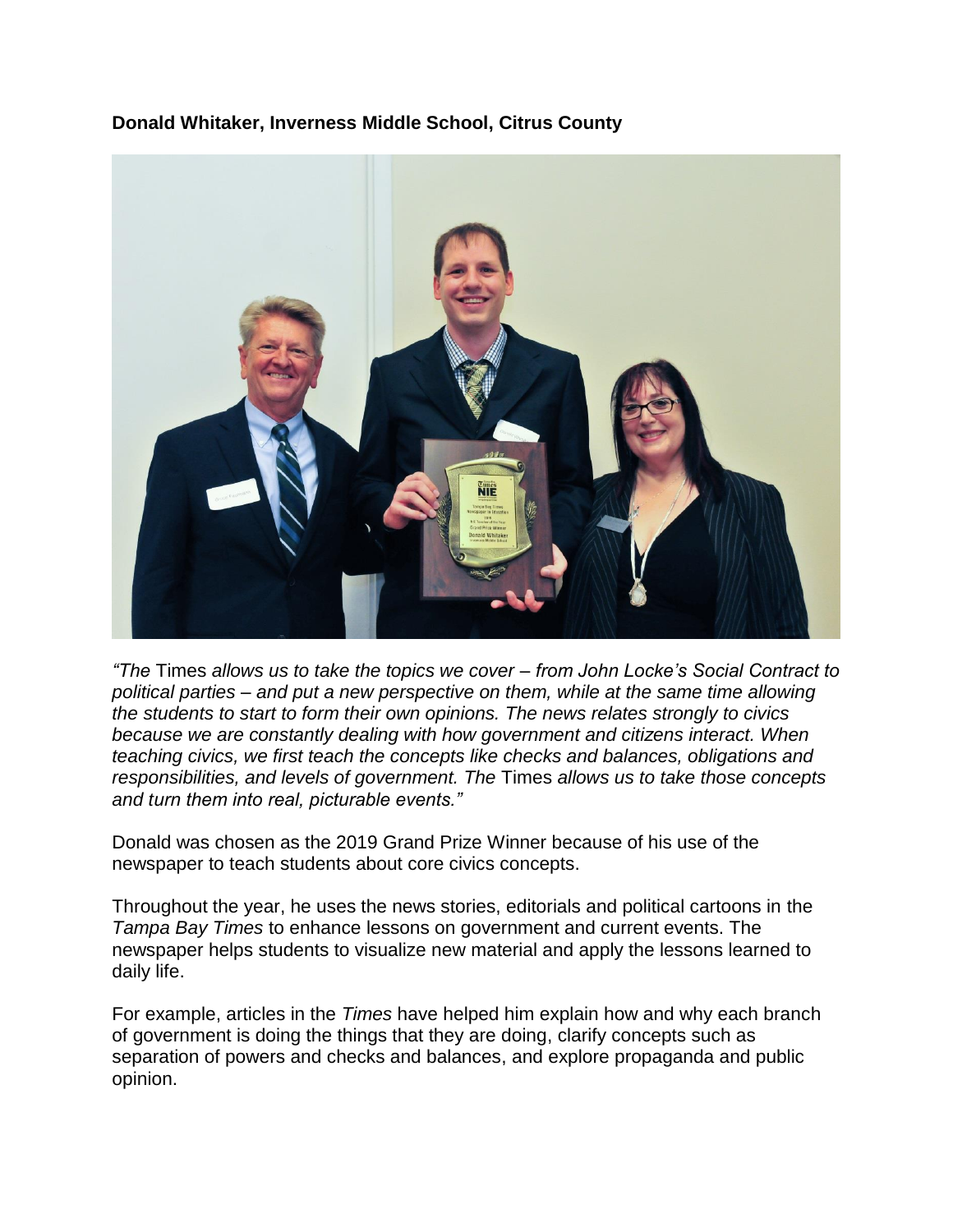In 2017-2018, Donald and his co-teacher Paul Hoyt created a week-long current events unit using the Times as a key resource. The goal of the project was to reinforce students' knowledge of the constitutional principles of checks and balances, separation of powers, limited government, federalism, due process and rule of law. Students began by choosing an article from the *Times* and examining it using a K-W-L (Know, Want to Know, Learned) chart. Students then participated in a Socratic Seminar, where they discussed the issues and constitutional principles raised by their articles.

In 2018-2019, Donald created a newspaper-based activity to help students see how the six purposes of government outlined in the Preamble of the Constitution actually function in real life.

Students used the newspaper to find articles illustrating each purpose of government and described why that article was an example of that specific purpose.

Citrus County Supervisor of Elections Susan Gil has worked with Don Whitaker and knows firsthand that he is an outstanding teacher. "His passion for the subject matter is the reason the students will always remember Mr. Whitaker."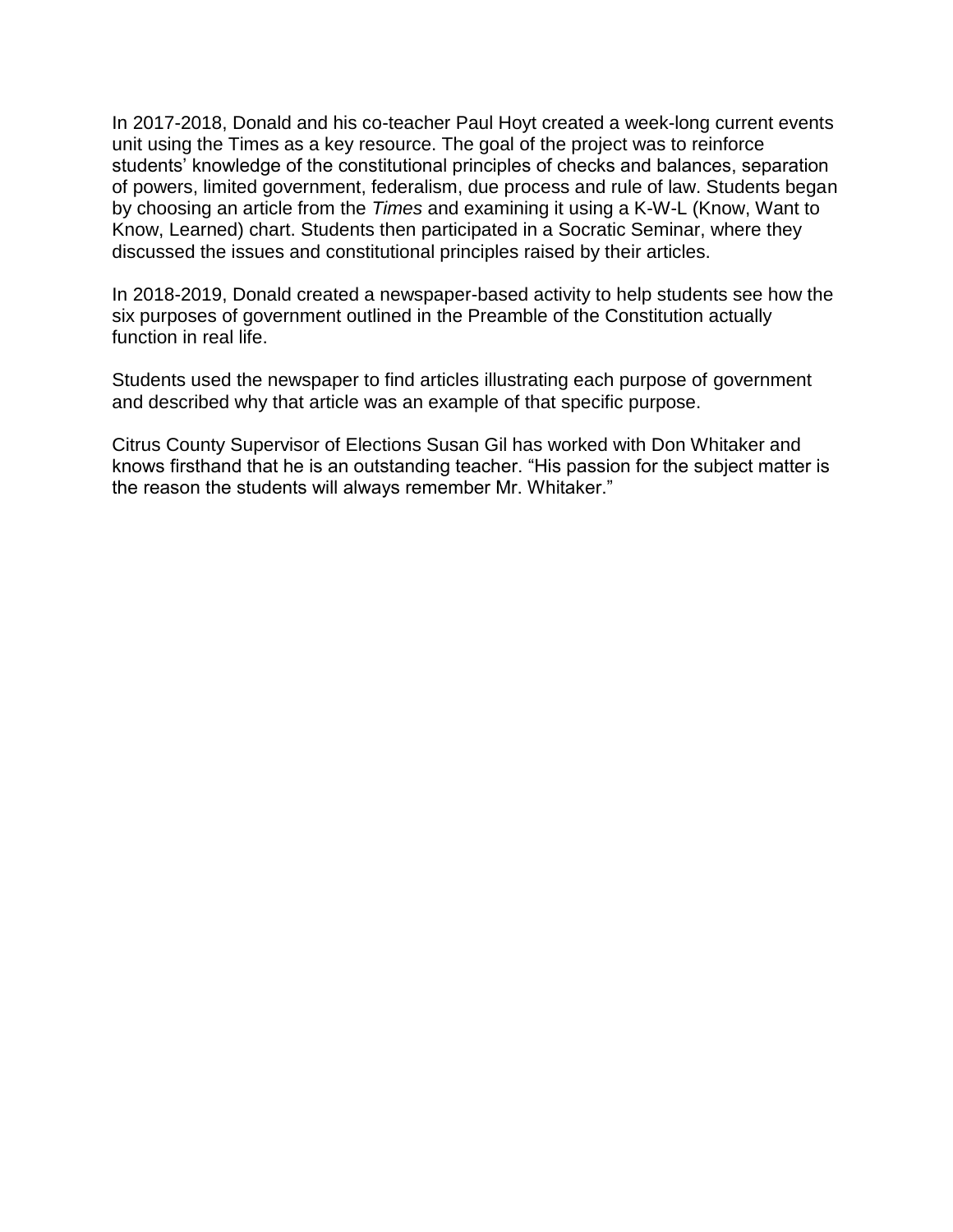Newspaper Article Activity:

I" Choose an Article and Read it.

2<sup>nd</sup> - Fill out the following KWL Chart:

What I learned. What I want to Know. I Know. What branch of government is 1 Question that you have before reading of the Article: involved? (legislative, executive, the article. hing of PP-1 judicial) 1、光 **SCON**  $OC$ What level of Government is involved? (federal, state, local) Date of Article: 3N  $\alpha$ **It X**  $\Rightarrow$ Who was involved? (examples: President Trump, Paul Ryan, etc) MAG CYCUT of Paper found. (main, **CONV** irtik) IET (D Nice CELON M Summarize the article: Explain in two - three sentences what the article was about. (Who, what, when, where, why). this mas whende lats of 20m0s brother was charge and possessing oc vet: moking What constitutional principle is being observed? (rule of law, separation of powers, checks and balances, due process, popular sovereignty, limited government, federalism). PICCESS FUE Of IOW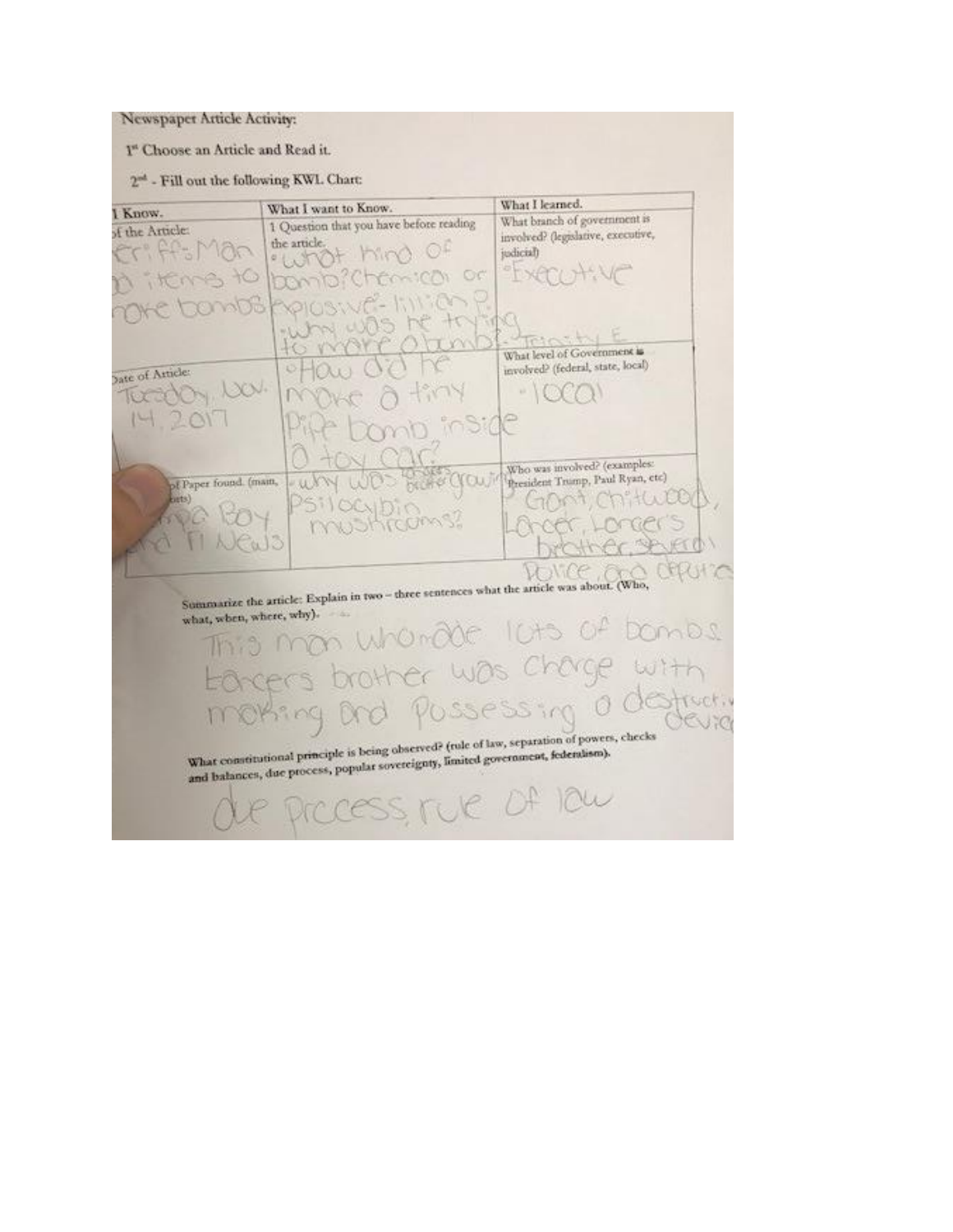## **Keeping Current: Preamble in Pictures**

## **Directions:**

- 1. Find a picture for each of the six purposes of government using the Tampa Times.
- 2. In the right box glue or write the headline of each article.
- 3. In the left box explain how your article represents that purpose of government

Examples - Establish Justice - this article is about a police officer arresting someone for speeding. Right Box (place the article headline)

| We the People:                                       |  |
|------------------------------------------------------|--|
|                                                      |  |
|                                                      |  |
|                                                      |  |
|                                                      |  |
|                                                      |  |
|                                                      |  |
|                                                      |  |
|                                                      |  |
|                                                      |  |
|                                                      |  |
| <b>Establish Justice:</b>                            |  |
|                                                      |  |
|                                                      |  |
|                                                      |  |
|                                                      |  |
|                                                      |  |
|                                                      |  |
|                                                      |  |
|                                                      |  |
|                                                      |  |
|                                                      |  |
|                                                      |  |
|                                                      |  |
| <b>Ensure Domestic Tranquility:</b>                  |  |
|                                                      |  |
|                                                      |  |
|                                                      |  |
|                                                      |  |
|                                                      |  |
|                                                      |  |
|                                                      |  |
|                                                      |  |
|                                                      |  |
| <b>Provide for Common Defense:</b>                   |  |
|                                                      |  |
|                                                      |  |
|                                                      |  |
|                                                      |  |
|                                                      |  |
|                                                      |  |
|                                                      |  |
|                                                      |  |
|                                                      |  |
|                                                      |  |
| Promote the General Welfare:                         |  |
|                                                      |  |
|                                                      |  |
|                                                      |  |
|                                                      |  |
|                                                      |  |
|                                                      |  |
|                                                      |  |
|                                                      |  |
|                                                      |  |
|                                                      |  |
| Secure the Blessings of Liberty to ourselves and our |  |
|                                                      |  |
| Posterity:                                           |  |
|                                                      |  |
|                                                      |  |
|                                                      |  |
|                                                      |  |
|                                                      |  |
|                                                      |  |
|                                                      |  |
|                                                      |  |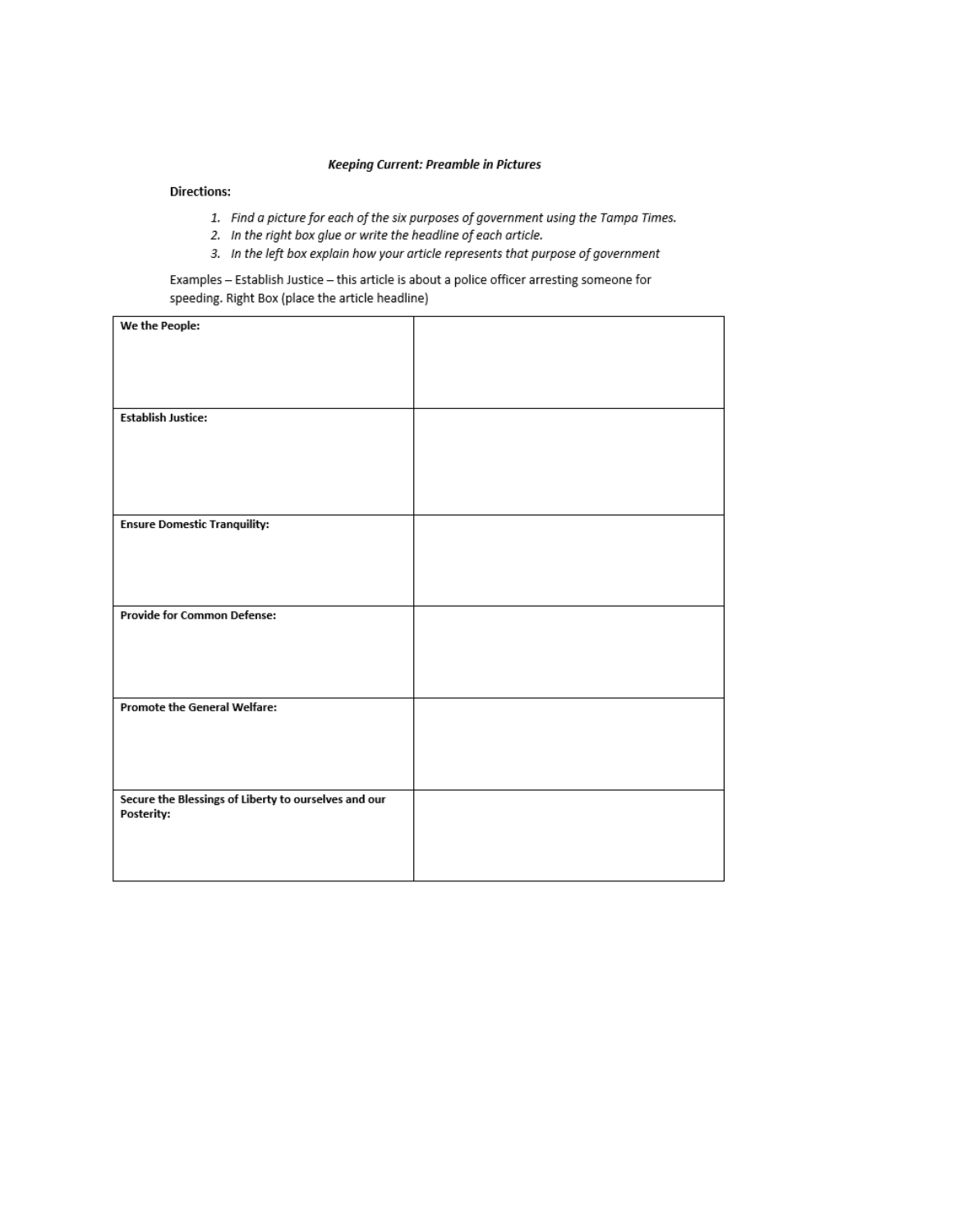## 3. In the left box explain how your article represents that purpose of yovernment

ples – Establish Justice – this article is about a police officer arresting someone for<br>ding. Right Box (place the article headline) ding. Right Box (place the article headline)

| It's recent by Hard                                                                                |
|----------------------------------------------------------------------------------------------------|
|                                                                                                    |
| Florida law for fixing<br>ballots under serutiny                                                   |
| The high public cost<br>ion for police, realth care,<br>of damestic violence<br>Tring to get peace |
| Z NOWY SOL'IS, 2 Marines<br>Bharged in green, berretts<br>Death                                    |
| Stern ridiculeus nize<br>in only cost<br>so much an medic care                                     |
| TOMPOL OUN'S to SKA<br>scooker graden                                                              |
|                                                                                                    |